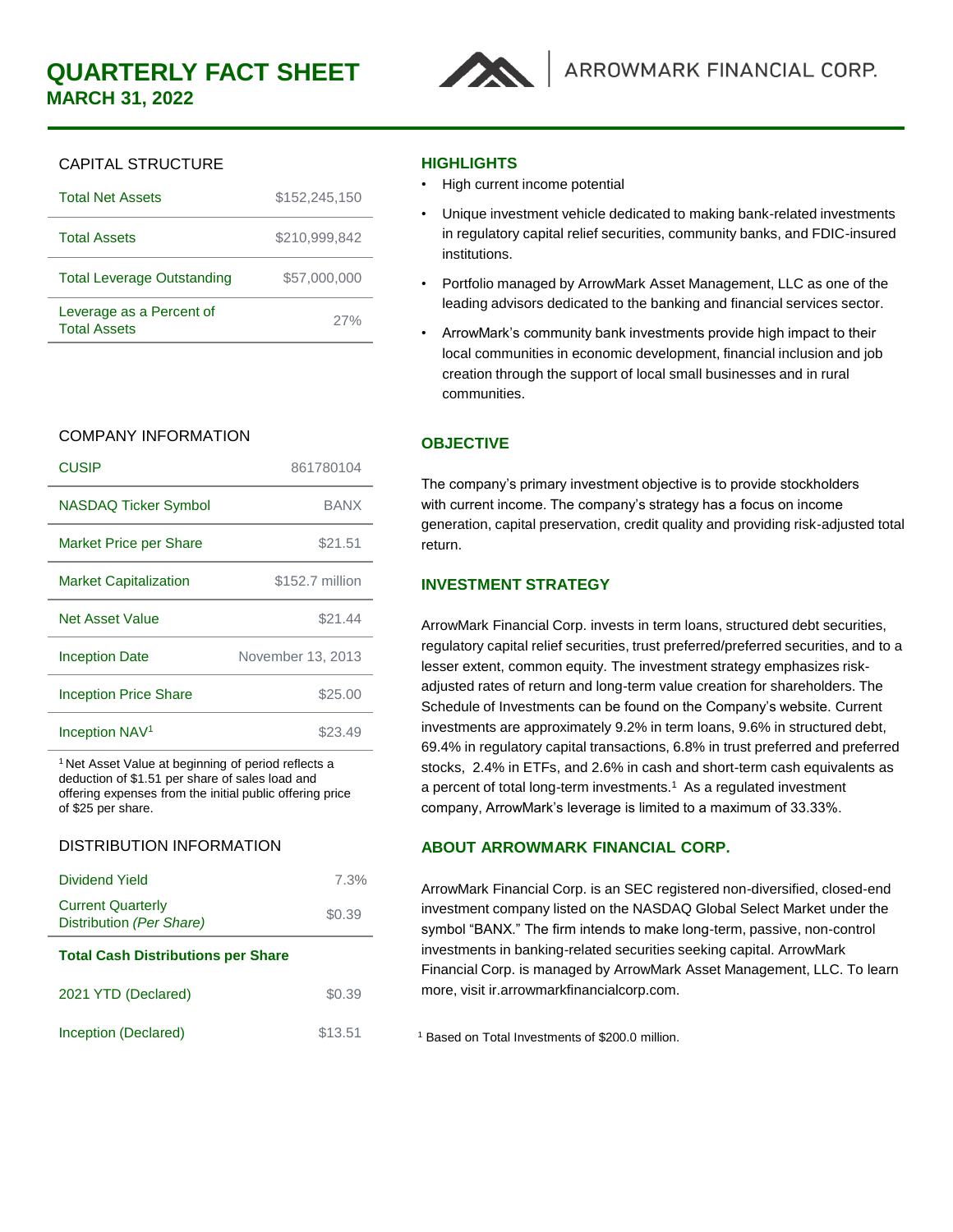## **Asset Categories & Investment Characteristics** *(As of 03.31.2022)*

ArrowMark Financial Corp. intends to make long-term, passive, non-control investments in term loans, debt securities, regulatory capital relief transactions, convertible securities and preferred and common equity. Each quarter, the portfolio is valued by independent market quotations, and other valuation sources

• A full schedule of investments can be found on the Company's website, ir.arrowmarkfinancialcorp.com, under SEC Filings.

Fair Value of Total Investments is \$200.0 million.

### **Community Bank Category**

• The Company's total investments included approximately \$51.0 million of community bank assets. These assets fall under term loans, structured debt and trust preferred / preferred securities on the Schedule of Investments.

#### **Regulatory Capital Relief Category**

• The Company's total investments included approximately \$138.9 million of regulatory capital relief assets. These assets fall under regulatory capital on the Schedule of Investments.

#### **Investment Characteristics**

- Approximately 70% of total investments are in floating rate notes.
- A majority of the community bank underlying credits are in multifamily, owner occupied residential; C&I; and small business loans.
- A majority of the regulatory capital relief underlying credits are primarily investment grade, working credit lines of Fortune 1000 companies and/or international businesses.
- The invested portfolio is expected to benefit by the rise in interest rates

## **ArrowMark Financial Corp. Dividend Spread v. Community Bank New Issuance**

#### *(As of 03.31.2022)*

- Ten-year treasury yields have increased meaningfully, from as low as ~1.5% at the end of 2021 to the 3% area in Q1 mid-May
- High grade corporate spread over 10-year treasury yields decreased between Q1 2020 and Q4 2021, but started to increase in FY 2022 (note this is not high yield spread) to the 1.5% area as of mid-May
- Community bank spreads over 10-year treasury yields have remained around the 2% area for the past year
- **BANX Dividend Spread over 10-year Treasury shows good value today relative to both High Grade and Community Bank new issue spreads**



**10Y US Tr Rate vs HG/Comm. Bank New Issue/BANX Spread over 10Y US Tr**

<sup>1</sup>Note the HG Corp. spread is not a HG yield

### **Consistent and Stable Yield**

*(As of 03.31.2022)*

ArrowMark Financial Corp. pays out a consistent quarterly dividend. At Q1, 2022, the Company's dividend yield was 7.3**%**; For the tax year 2021, 13.97**%** of taxable income was eligible for QDI.

The Company has out-earned its dividend consistently for 5 consecutive years.

- The Company's Dividend History can be found at ir.arrowmarkfinancialcorp.com/stockinformation/dividends-splits
- In 2020, the Company paid out a special dividend of \$0.05 per share and in 2021, the Company paid out a special dividend of \$0.10 per share.